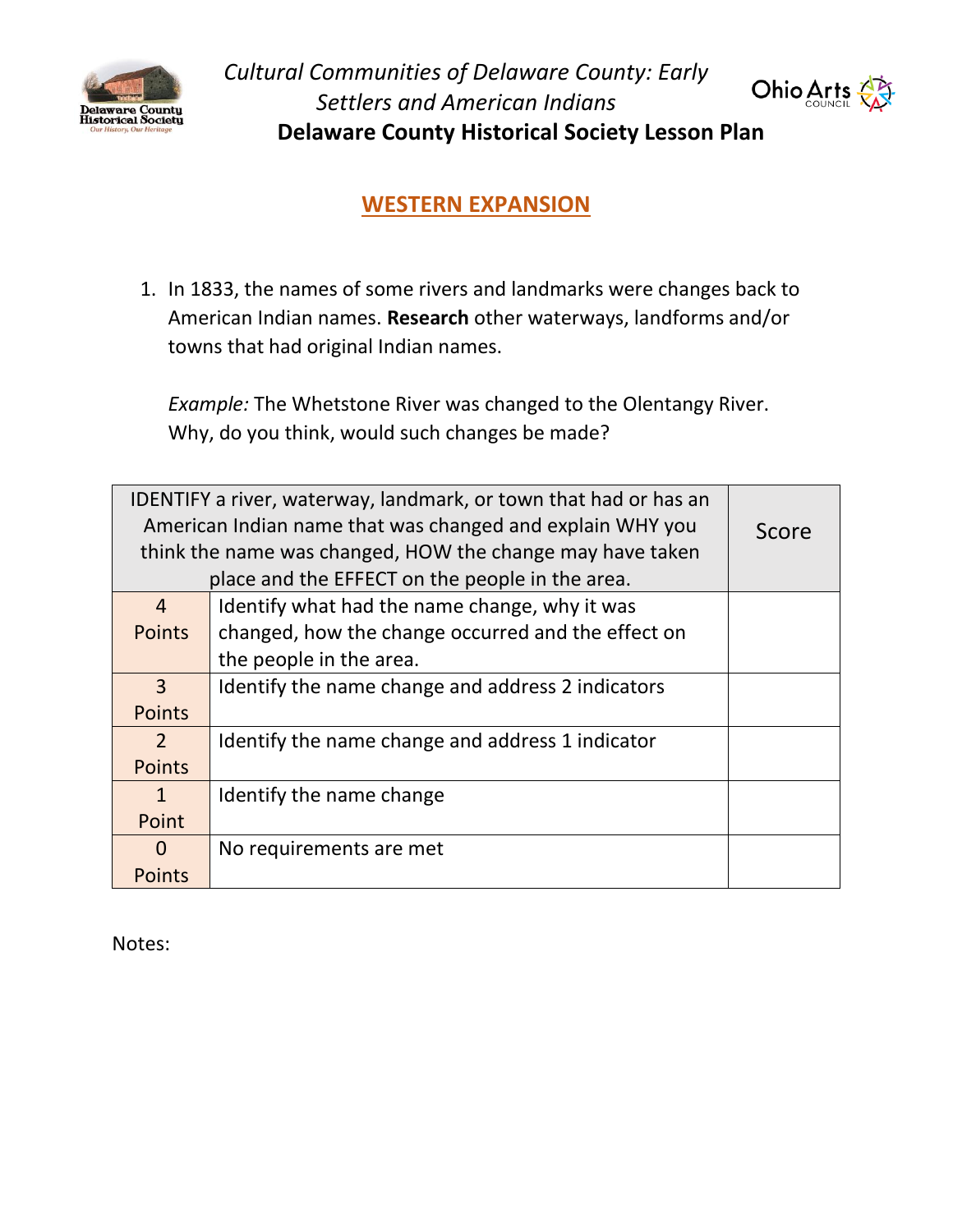



2. What are the causes and effects of the movement of people, products, and ideas from one place to another?

Why do people migrate?

What are the 'push' factors that push people out of the previous location?

- $\triangleright$  Consider moving due to oppression.
- $\triangleright$  Consider moving for freedom.
- $\triangleright$  Consider the influence of political conflicts and wars.
- $\triangleright$  Consider how poverty and economic opportunity affect moving.
- ➢ Consider how environmental factors influence movement.
- $\triangleright$  Consider how cultural ties to influence movement.
	- Include why the German population in Ohio grew in the late 1800's.
	- Where did they settle?

*Rubric Assessment is on next page.*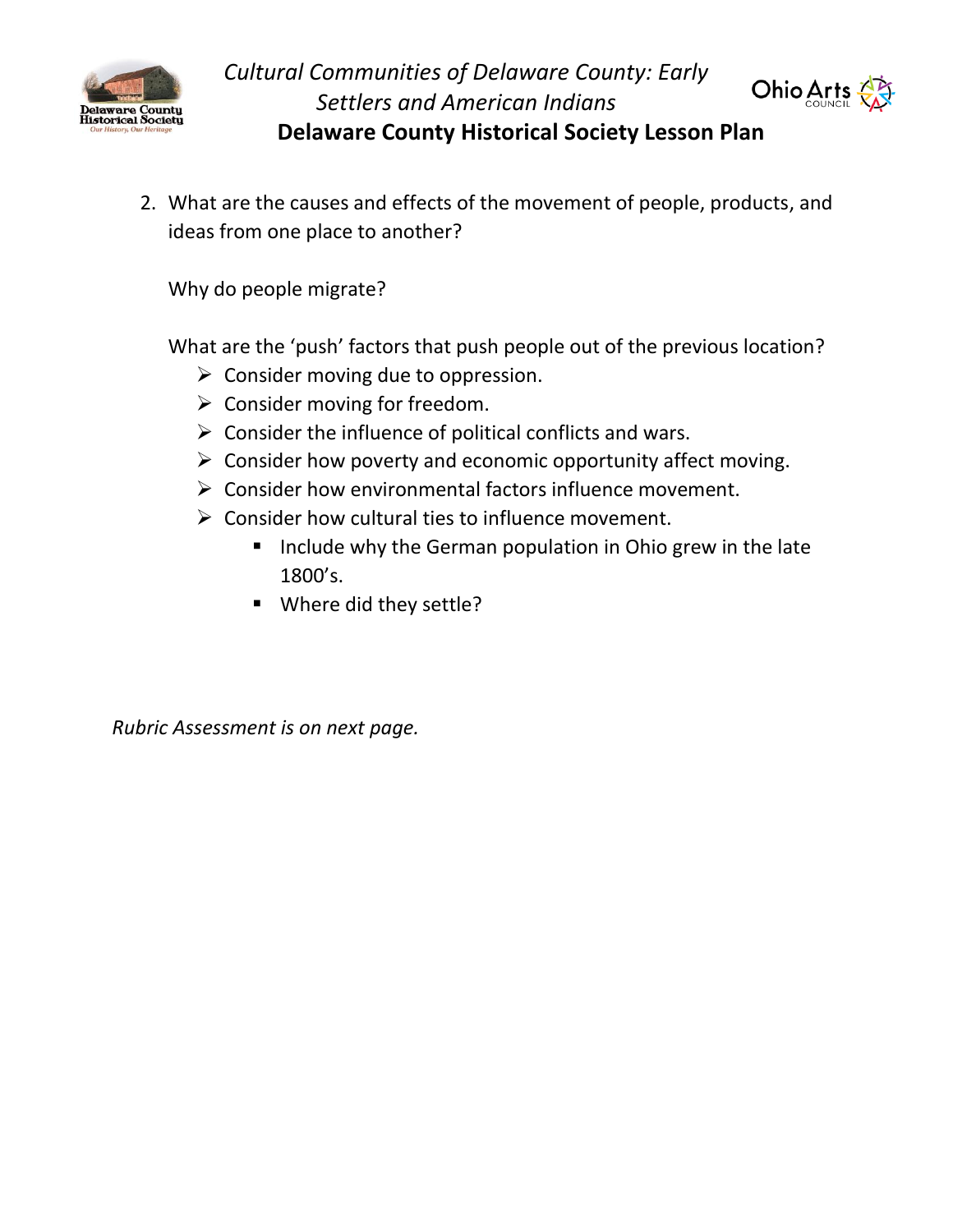

*Cultural Communities of Delaware County: Early Settlers and American Indians*



**Delaware County Historical Society Lesson Plan**

| <b>EXPLAIN WHY people migrate from one area to another</b> |                                                     |       |
|------------------------------------------------------------|-----------------------------------------------------|-------|
| and Identify the causes and the effects the movement       |                                                     | Score |
| of people, products and ideas have on an area.             |                                                     |       |
| $\overline{4}$                                             | Addresses WHY people move from one area to another  |       |
| <b>Points</b>                                              | and explains 3 CAUSES and EFFECTS of movement on an |       |
|                                                            | area.                                               |       |
| 3                                                          | Addresses 3 indicators                              |       |
| <b>Points</b>                                              |                                                     |       |
| $\mathcal{P}$                                              | Addresses 2 indicators                              |       |
| <b>Points</b>                                              |                                                     |       |
| $\mathbf{1}$                                               | Addresses 1 indicators                              |       |
| Point                                                      |                                                     |       |
| O                                                          | No requirements are met                             |       |
| <b>Points</b>                                              |                                                     |       |

| <b>EXPLAIN HOW culture influences the movement of people</b> |                                                    |       |
|--------------------------------------------------------------|----------------------------------------------------|-------|
| focusing on WHY the growth of the German population in       |                                                    | Score |
| Ohio occurred in the 1800's and WHERE they settled.          |                                                    |       |
| $\overline{4}$                                               | Addresses HOW culture influences the movement of   |       |
| <b>Points</b>                                                | people and explain WHY the German population grew, |       |
|                                                              | WHEN they came into Ohio and WHERE they settled.   |       |
| $\overline{3}$                                               | Addresses 3 indicators                             |       |
| <b>Points</b>                                                |                                                    |       |
| $\mathcal{P}$                                                | Addresses 2 indicators                             |       |
| <b>Points</b>                                                |                                                    |       |
| $\mathbf{1}$                                                 | Addresses 1 indicators                             |       |
| Point                                                        |                                                    |       |
| $\Omega$                                                     | No requirements are met.                           |       |
| <b>Points</b>                                                |                                                    |       |

Notes: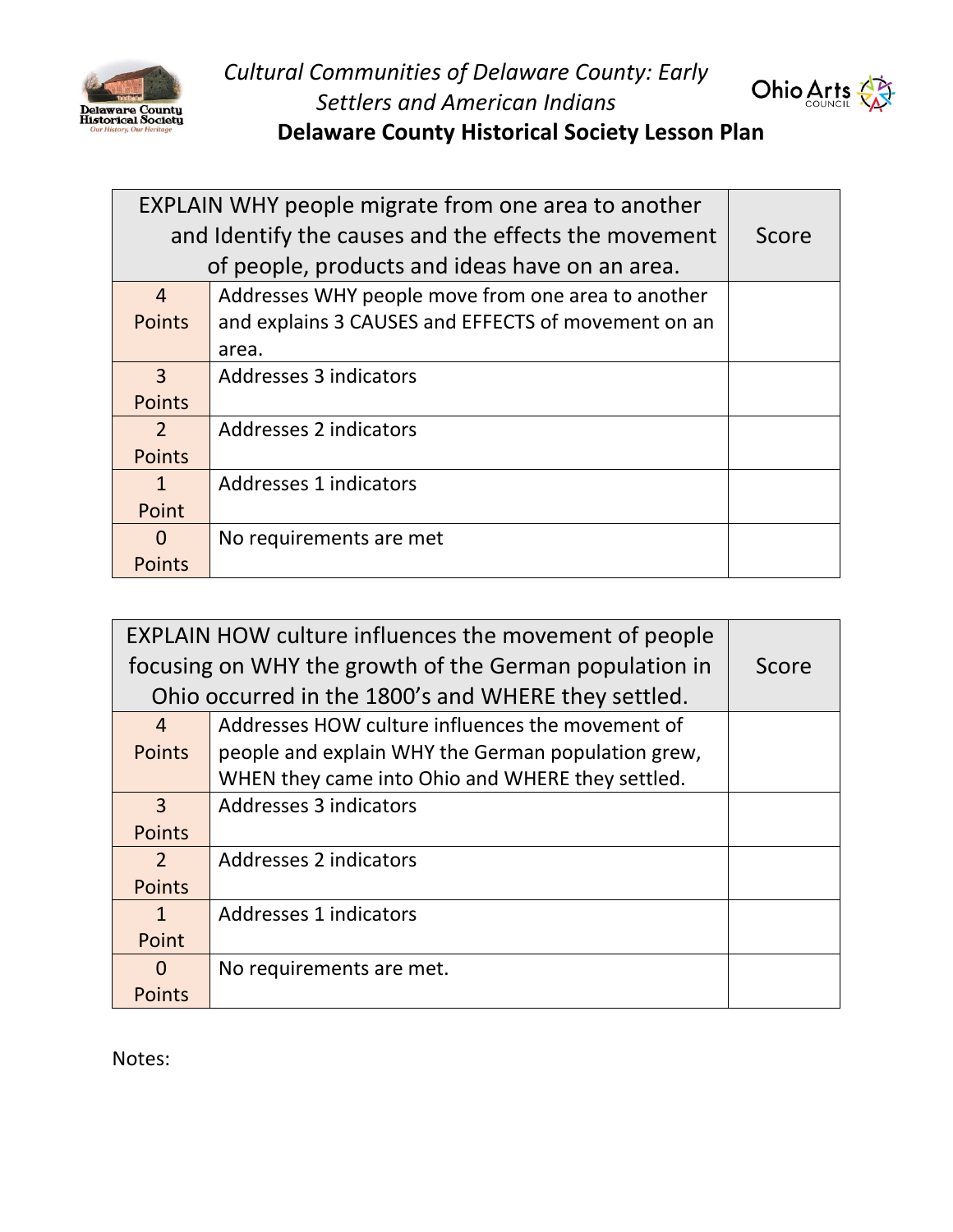



3. Explain how Western Expansion affected the movement of products and ideas.

What new ideas came to the Ohio territory because of Western Expansion?

- $\triangleright$  Consider that the country's governmental foundation was created in the East.
- $\triangleright$  Consider how many were awarded land in the Ohio territory as payment for fighting in the Revolutionary War.

What products might have come to the Ohio territory because of Western Expansion?

- $\triangleright$  Consider that the Industrial Revolution was just getting underway in the East.
- $\triangleright$  What products would come to Ohio that would create leisure time for families?
- $\triangleright$  How would leisure time open up new opportunities for jobs and entertainment?

*Rubric Assessment is on next page.*